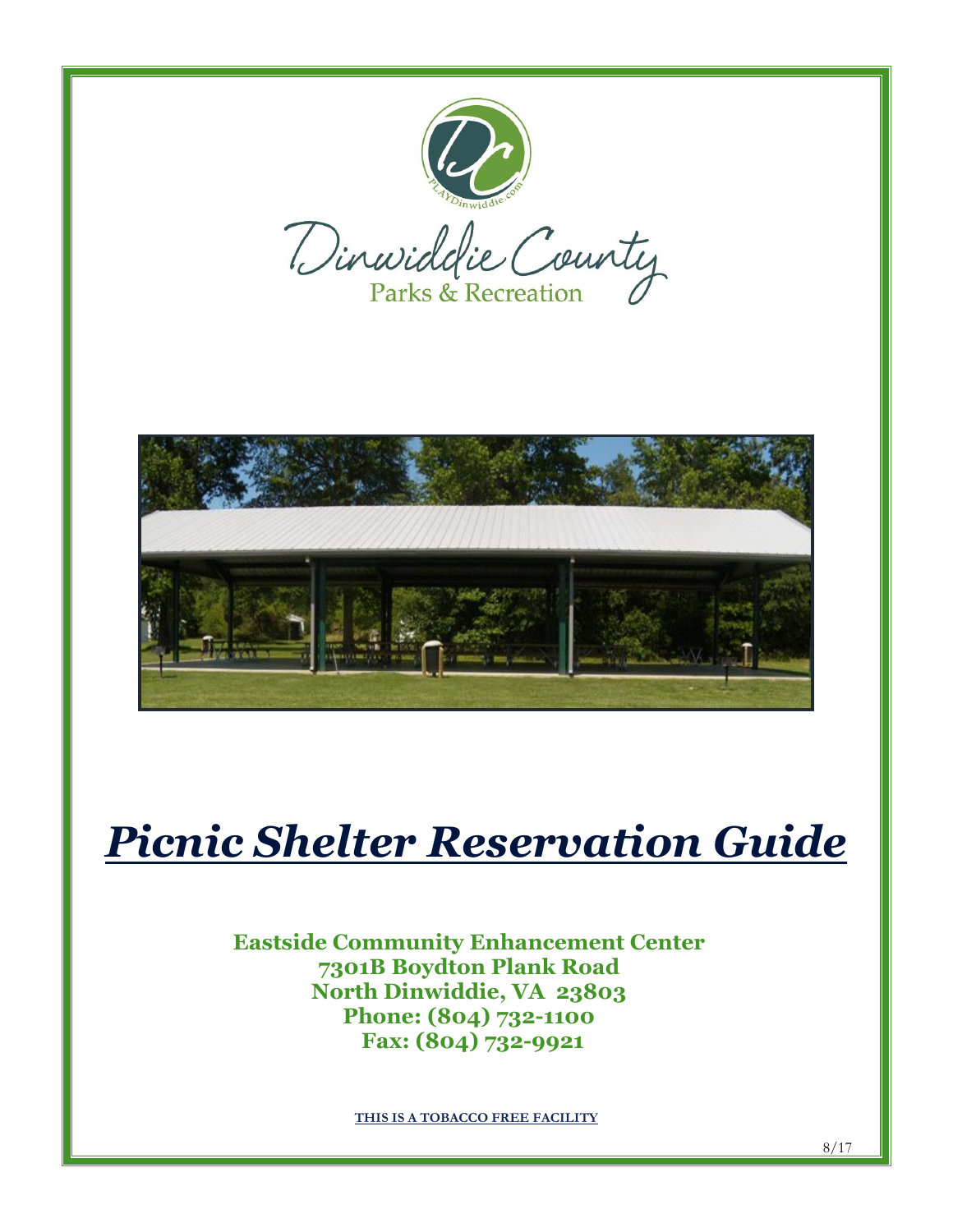# **Table of Contents**

| RESPONSIBILITIES FOR SUPERVISION OF GROUPS OR<br>ORGANIZATIONS COMPOSED OF PERSONS AGES 12 TO 20 AT THE |  |
|---------------------------------------------------------------------------------------------------------|--|
|                                                                                                         |  |
|                                                                                                         |  |
|                                                                                                         |  |

**Items in the table of contents that have an asterisk (\*) next to them need to be signed by the applicant and submitted to the recreation staff at the time of reservation. The clean-up check list is signed at the conclusion of the event.**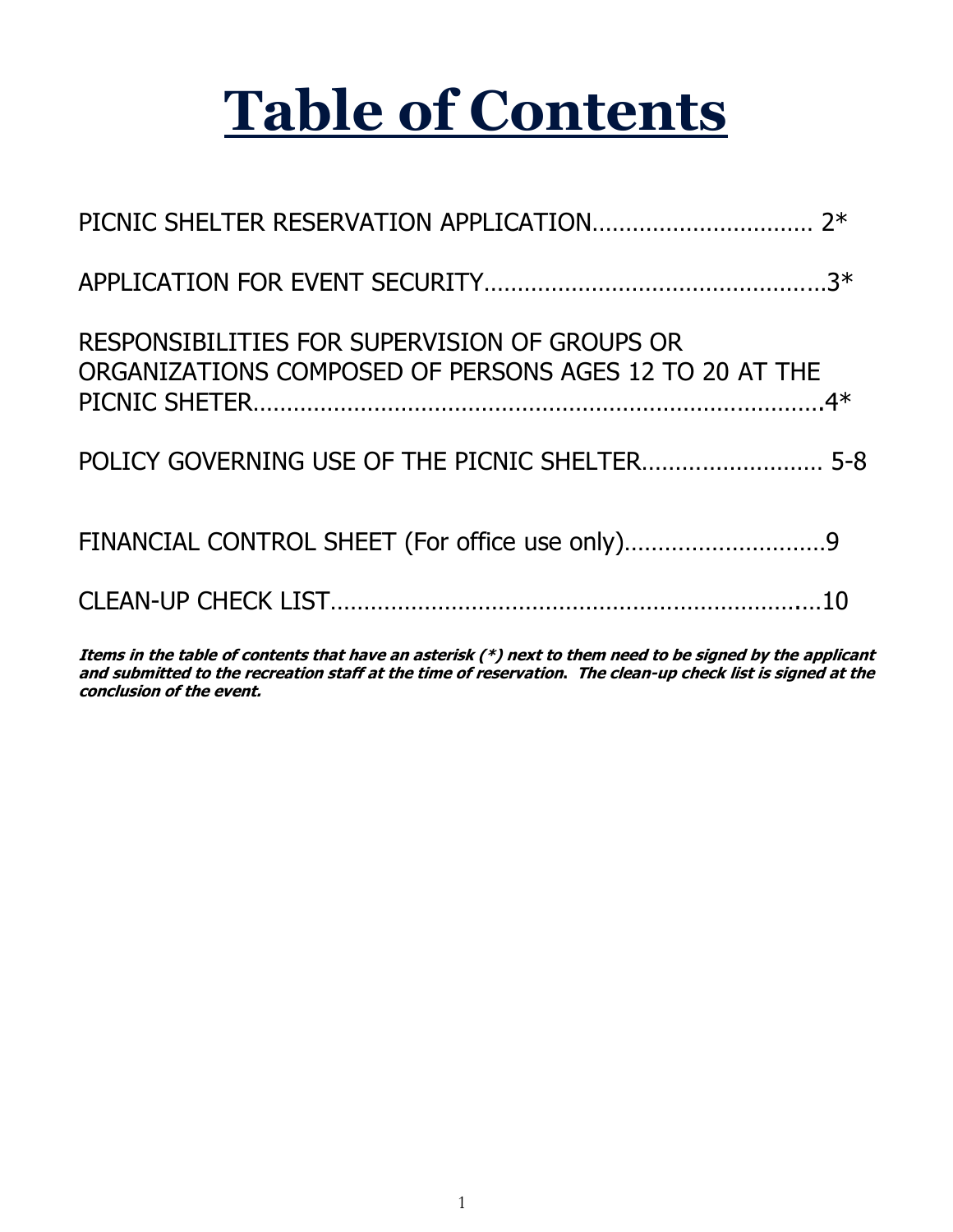



**Rental fees are due upon completion of the application. Please make checks payable to "Dinwiddie County". For additional information, please contact the recreation office at (804) 732-1100.** 

| <b>Applicant Information</b>                                                                                            | Date Application Submitted: _____________________ |
|-------------------------------------------------------------------------------------------------------------------------|---------------------------------------------------|
|                                                                                                                         |                                                   |
|                                                                                                                         |                                                   |
|                                                                                                                         |                                                   |
| Nature of Event: 192 people) Estimated # of Users: ____________ (Maximum: 192 people)                                   |                                                   |
|                                                                                                                         |                                                   |
| Is this an event for youth ages 12 to 20? $\Box$ Yes $\Box$ No                                                          |                                                   |
| If "YES", please fill out the "Application for Event Security." Security must be hired by the applicant for this event. |                                                   |
| Will water be needed during this event? $\Box$ Yes $\Box$ No                                                            |                                                   |

#### **RESIDENCY STATUS:**

- **Dinwiddie Resident:** Any person, organization, company, church, etc. that is located within Dinwiddie County.
- **Non-Resident:** Any person, organization, company, church, etc. that is located in any locality other than Dinwiddie County.

| <b>FEE SCHEDULE:</b>                                                                           | Shelter #1 - Eastside Community Enhancement Center                                      |  |
|------------------------------------------------------------------------------------------------|-----------------------------------------------------------------------------------------|--|
| <b>Dinwiddie Residents</b>                                                                     | \$50.00 per time slot for the following time slot(s). Please check the desired time.    |  |
|                                                                                                | <b>a</b> 8 a.m. - 2 p.m.: $$50$ <b>a</b> 3 p.m. - dusk: $$50$ <b>a</b> All Day: $$100$  |  |
| <b>Non-Residents</b>                                                                           | \$100.00 per time slot for the following time slots (s). Please check the desired time. |  |
|                                                                                                | <b>a</b> 8 a.m. - 2 p.m.: \$100 <b>a</b> 3 p.m. - dusk: \$100 <b>a</b> All Day: \$200   |  |
| Dinwiddie County Sheriff's Deputy Fee\$35.00 per hour (a minimum of four (4) hours of service) |                                                                                         |  |
|                                                                                                |                                                                                         |  |

Signature of Applicant: Date: \_\_\_\_\_\_\_\_\_\_\_\_\_\_\_\_\_\_\_\_\_\_\_\_\_

I have read and understand the Policy Governing the Use of the Picnic Shelter at Eastside Community Enhancement Center. By signing this form, I agree, as the applicant, to abide by the policies and terms and understand that I will be held responsible and fiscally accountable for any damage occurring as a result of my event.

# **OFFICE USE ONLY:**

|                                               |  |  |  | Copy of I.D. $\Box$ YES |
|-----------------------------------------------|--|--|--|-------------------------|
|                                               |  |  |  |                         |
|                                               |  |  |  |                         |
|                                               |  |  |  | □Money Order            |
|                                               |  |  |  |                         |
|                                               |  |  |  |                         |
| Application is: $\Box$ Approved $\Box$ Denied |  |  |  |                         |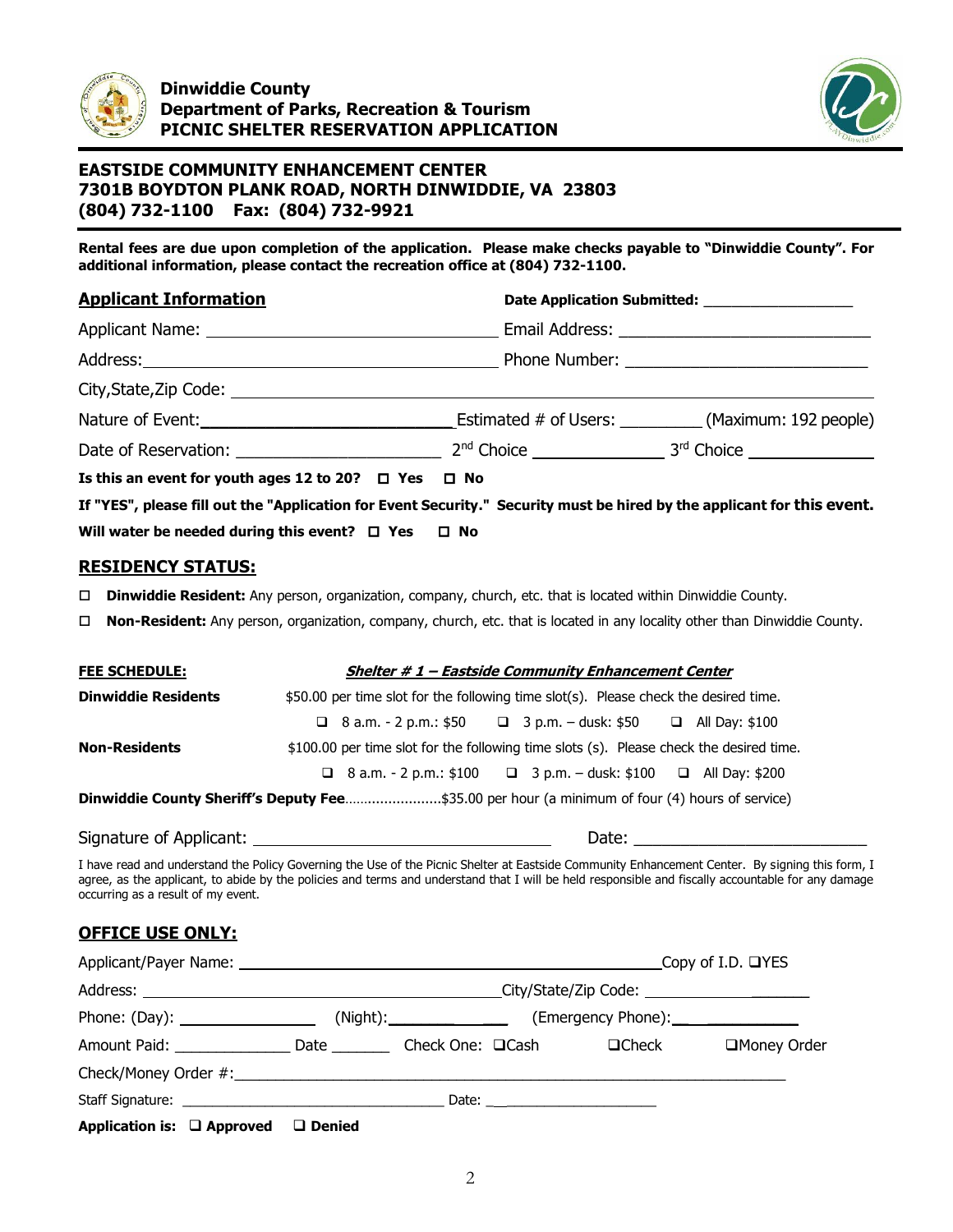



THIS APPLICATION FOR EVENT SECURITY must be completed and returned to the recreation staff on duty for any event at the Eastside Community Enhancement Center Picnic Shelter for groups or organizations composed of persons ages 12 to 20 and or when deemed necessary or required to ensure the proper facilitation of the event by the Dinwiddie County Parks, Recreation & Tourism Staff. The applicant must read the Policy Governing Use of the Eastside Community Enhancement Center Picnic Shelter included in this guide. Anyone signing this form must be at least 25 years of age and must accept full responsibility for the use of the Eastside Community Enhancement Center Picnic Shelter during the date and time agreed. **Please make checks payable to Dinwiddie County.** For additional information, please contact our recreation office at (804) 732-1100.

#### **Applicant Information**

| <b>Program/Event Information</b>                                                |  |  |  |
|---------------------------------------------------------------------------------|--|--|--|
|                                                                                 |  |  |  |
|                                                                                 |  |  |  |
| Is this an event for youth ages 12 to 20? $\Box$ Yes $\Box$ No                  |  |  |  |
| Total Number Expected: Specific Area(s) Requested: Specific Area (s) Requested: |  |  |  |

The application for event security should be completed when the facility or Picnic Shelter rental application are completed. **Upon receipt of this application for security, the Dinwiddie County Parks, Recreation and Tourism Staff will make arrangements to obtain security from the Dinwiddie County Sheriff's Department, at the applicant's expense.** This application and payment for the security services must be submitted with the facility or Picnic Shelter rental application.

One uniformed Deputy currently employed by the Dinwiddie County Sheriff's Department will be provided for the event. The applicant is not permitted to provide his or her own security or hire personnel from any other security organization, agency, firm, or police/sheriff's department. The applicant must notify the recreation staff of cancellation of the event at least thirty (30) days before the event date. This must be done in writing, by mail or in person at Eastside Community Enhancement Center. Failure by the applicant to notify the recreation staff of event cancellation where security services have been assigned without the required thirty (30) days' notice will be billed for two (2) hours of service. The Dinwiddie County Sheriff's Deputy Fee is \$35.00 per hour for a minimum of four (4) hours of service.

|                                                                                  | Date: $\qquad \qquad$ |
|----------------------------------------------------------------------------------|-----------------------|
| <b>Office Use Only</b>                                                           |                       |
| Din. Co. Sheriff's Deputy Assigned to Event: ___________________________________ |                       |
| Staff Signature:                                                                 | Date:                 |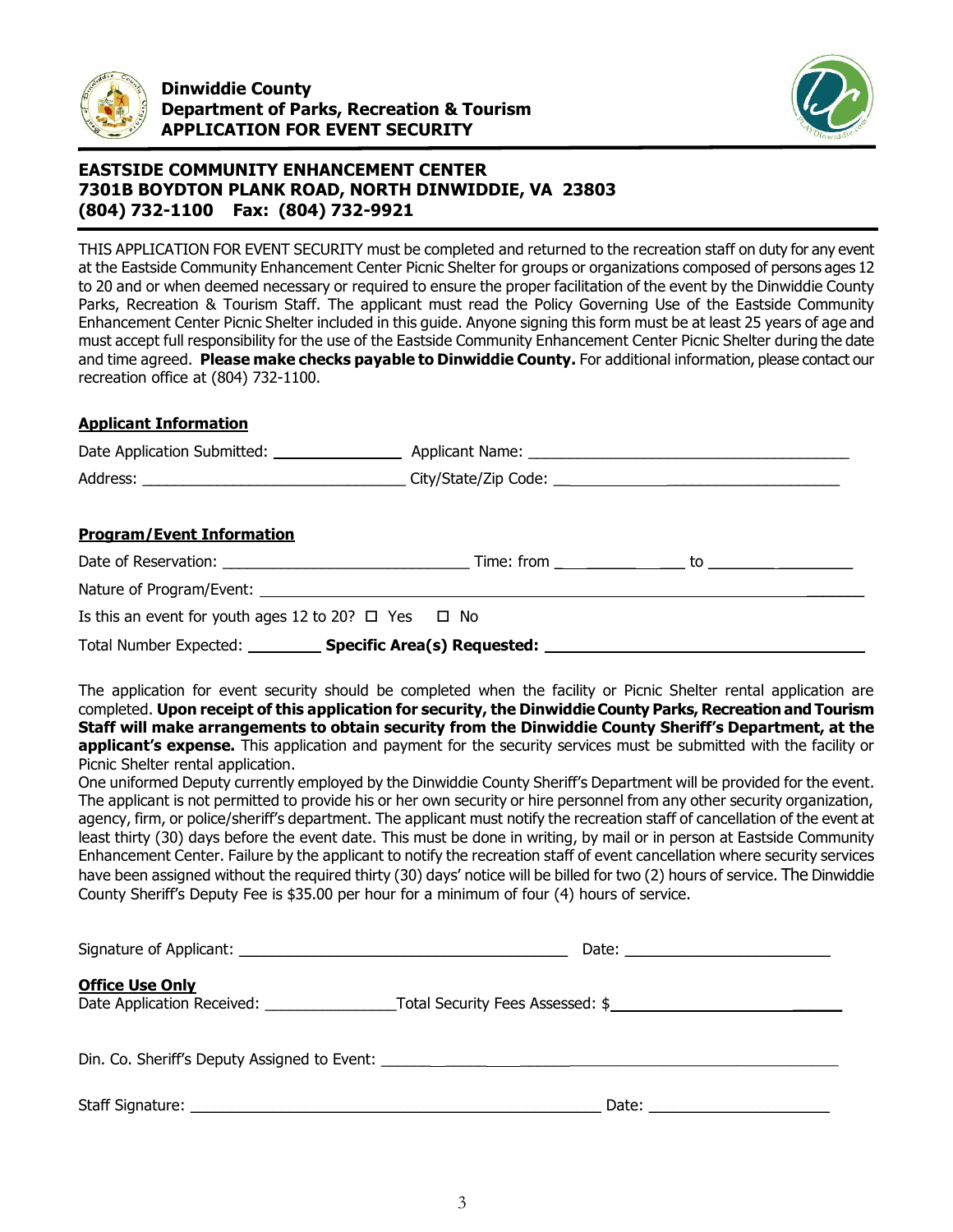

#### **Dinwiddie County Department of Parks, Recreation & Tourism RESPONSIBLITIES FOR SUPERVISION OF GROUPS OR ORGANIZTIONS COMPOSED OF PERSONS AGES 12 TO 20 AT THE PICNIC SHELTER**



# **EASTSIDE COMMUNITY ENHANCEMENT CENTER 7301B BOYDTON PLANK ROAD, NORTH DINWIDDIE, VA 23803 (804) 732-1100 Fax: (804) 732-9921**

- Ensure the ratio of adult chaperones being, two chaperones age 25 years or older for every twenty-five (25) participants. Chaperones at the greeter's table shall not count as chaperones toward this required ratio.
- Ensure the adult chaperone(s) being on-site at all times.
- Ensure the number of guests does not exceed the maximum shelter occupancy of 192 guests.
- Ensure an accurate Guest List being onsite throughout the rental and monitored by two adult chaperones age 25 years old or older. These two chaperones shall not count towards the required chaperone ratio. The Guest List must include each chaperone and participant attending the event and must be submitted on the day of the event.
- Ensure the appropriate and legitimate conduct and behavior of all guests.
- Chaperones must ensure that the participants are not gathering or loitering in the parking lot.
- A greeter's picnic table to check-in participants must be visible and facilitated by two chaperones age 25 years or older at all times. Chaperones at the greeter's table shall not count as chaperones toward this required ratio.
- Only those participants that are on the Guest List will be permitted to attend the event at the Picnic Shelter.
- Cooperate with, and assist Dinwiddie County personnel to immediately terminate the event should the conduct or actions of guests or uninvited visitors pose risks of danger to citizen or staff safety and well-being or Dinwiddie County property.
- The applicant must hire adequate security according to the provisions of the Application for Event Security for all events for participants ages 12 to 20. The Deputy will be in full uniform and at the event solely for the purpose of providing security and monitoring the entire event.

# **I have read and accept the above responsibilities for supervision of groups or organizations composed of persons ages 12 to 20. I will ensure adherence.**

|                                                    | Event Time: |
|----------------------------------------------------|-------------|
| Applicant Signature: National Applicant Signature: | Date:       |
| <b>Recreation Staff Signature:</b>                 | Date:       |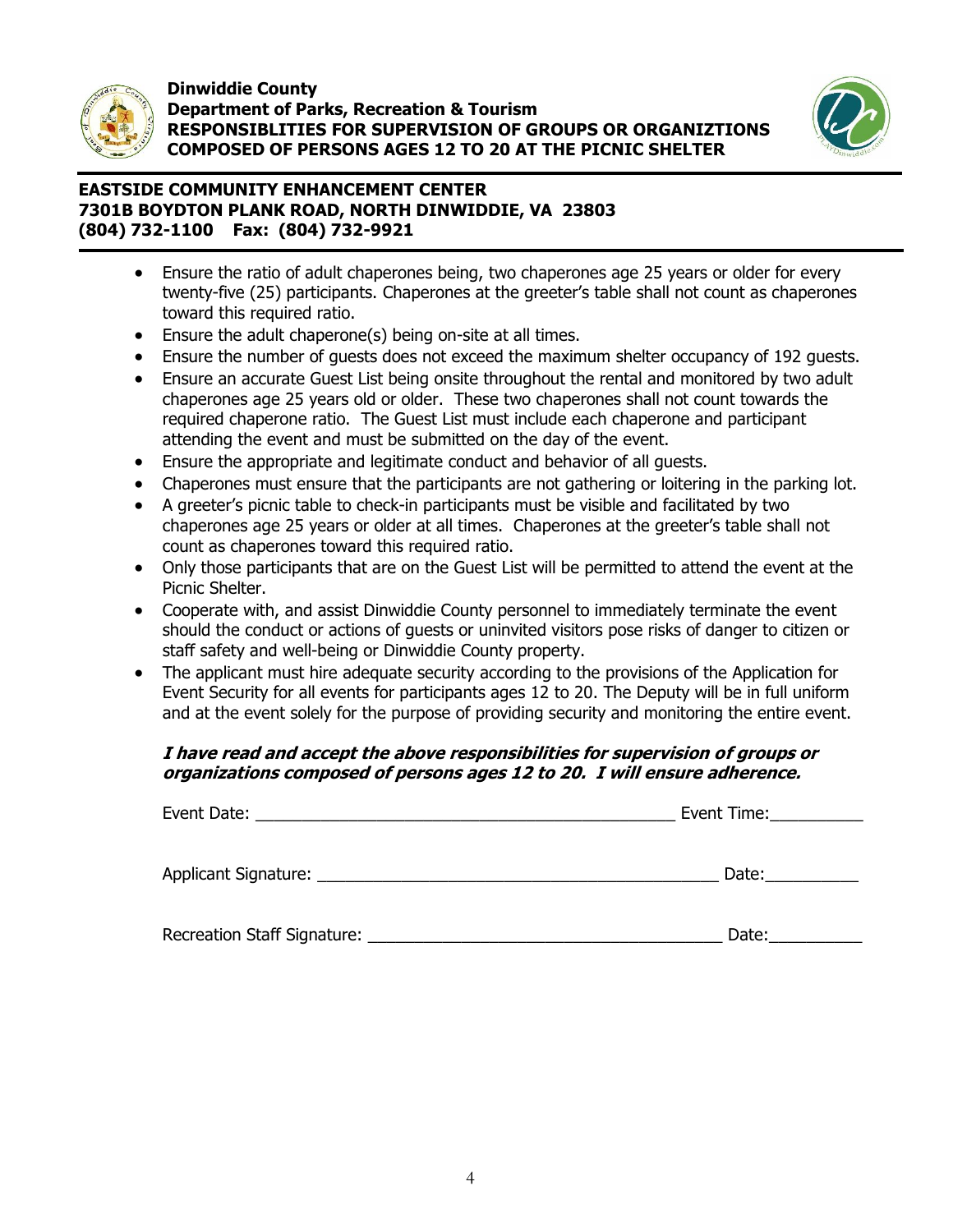



- 1. Please help keep the shelter and surrounding areas clean for the next group to use. Our shelter is used continuously throughout the day, often with little maintenance time between each use of the facility. Your assistance in keeping the area clean and ready to use by the next group is greatly appreciated. Please read and adhere to the important information below. Keep this information with you and be sure to bring a copy of your reservation receipt and facility permit with you on the date of your event. The Picnic Shelter has grills and water but does not have electricity. If you need the use of running water during your event please request it in the designated area of the reservation application.
- 2. Please be sure to follow the requirements for clean-up:

(1) Remove all materials brought to the Picnic Shelter, including food and beverages immediately following the event.

- (2) All trash must be removed and placed in the dumpster located on the center grounds.
- (3) This is a Tobacco Free Facility.
- (4) All decorations must be disposed of properly.
- (5) Vacate the shelter at the designated time.
- 3. Shelter reservations will be accepted Monday through Friday, from 10:00 a.m. to 9:00 p.m. at the Eastside Community Enhancement Center.
- 4. ALCOHOLIC BEVERAGES ARE PROHIBITED WHEN USING THE PICNIC SHELTER.
- 5. The reservation application must be filled out completely. Reservations must be received a minimum of five (5) business days prior to the reservation date and no earlier than one (1) year in advance.
- 6. Please be prepared to show a photo I.D. when submitting a reservation application. (Acceptable forms of I.D. include: Driver's license, Passport and Military I.D.)
- 7. All requests for date changes must be put in writing and turned in to the recreation staff at Eastside Community Enhancement Center. Date changes may be limited due to facility availability.
- 8. Parties with reservations will have priority use of the shelter during the time(s) reserved. A reservation schedule will be posted at the shelter to display the booked reservations for the week. However, please take the copy of your reservation receipt and facility permit with you for verification of reservation on your reservation date. Unless otherwise reserved, the Picnic Shelter is available for public use from 8 a.m. to dusk on a first-come, first-served basis.
- 9. Applicants are responsible for setting and cleaning up within the requested hours.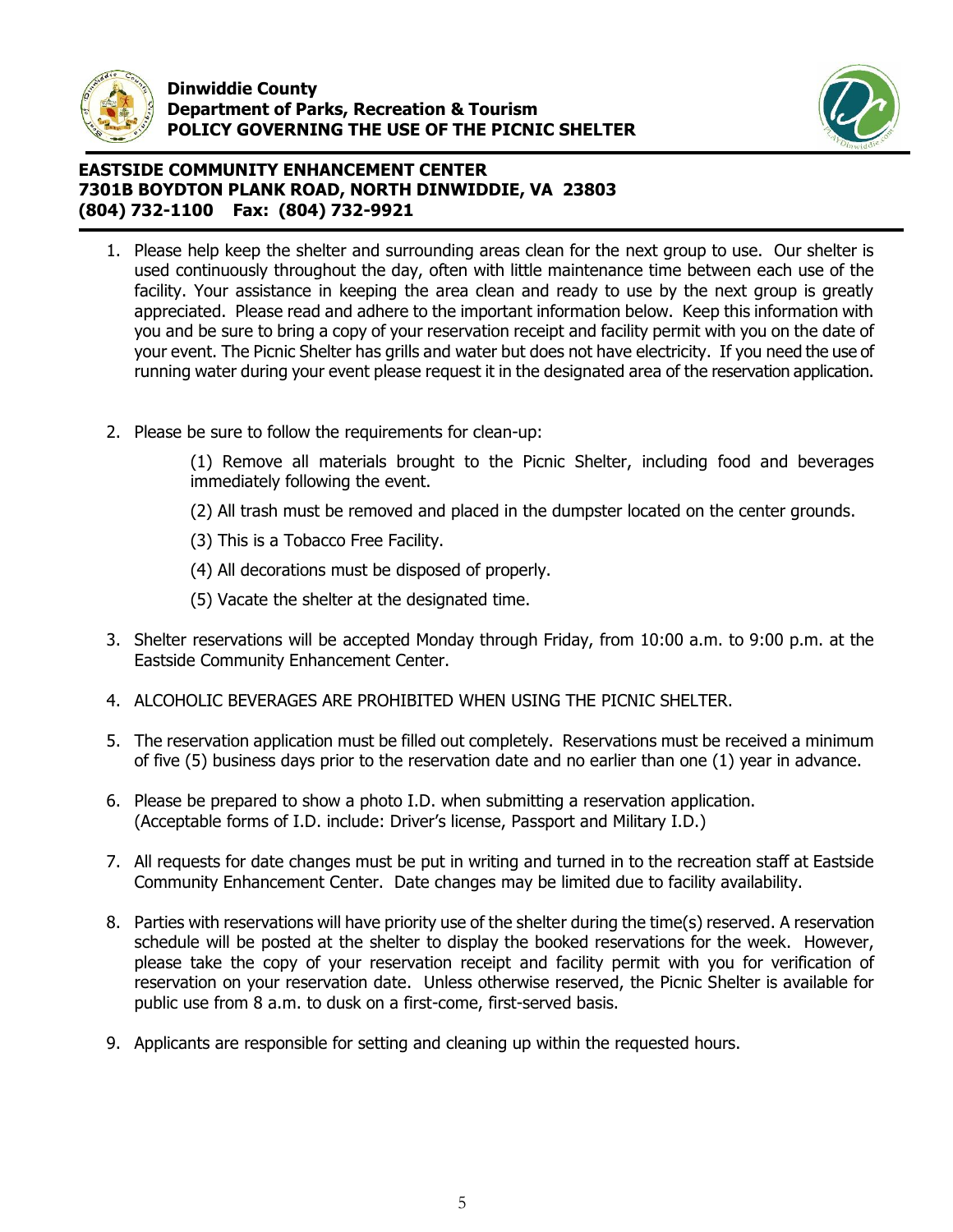- 10. All applications for use of the Picnic Shelter at Eastside Community Enhancement Center must be signed by an individual at least 22 years of age. Permission for groups or organizations composed of persons age 12 to 20 shall be granted only to individuals at least 25 years of age or older who accept responsibility for supervising them. In instances where events are held with participants ages 12 to 20 the following procedures must be followed (See page 4 for additional information, RESPONSIBLITIES FOR SUPERVISION OF GROUPS OR ORGANIZTIONS COMPOSED OF PERSONS AGES 12 TO 20 AT THE PICNIC SHELTER):
	- a. There must be two chaperones, 25 years of age or older for every twenty-five (25) participants and the chaperones must be present at all times.
	- b. A list of the names or a Guest List, which includes each chaperone and participant attending the event, must be provided to the recreation staff on the day of the event.
	- c. A greeter's picnic table to check-in participants, must be visible and facilitated by two chaperones age 25 years or older at all times. Chaperones at the greeter's table shall not count as chaperones toward the required ratio. Only those participants that are on the Guest List will be permitted to attend the event at the Picnic Shelter at Eastside Community Enhancement Center.
	- d. The applicant must hire adequate security according to the provisions of the Application for Event Security for all events for participants ages 12 to 20. The Deputy will be in full uniform and at the event solely for the purpose of providing security and monitoring the entire event (See page 3 for additional information, APPLICATION FOR EVENT SECURITY).
- 11. **The applicant must submit an Application for Event Security to obtain adequate security from a currently employed Deputy of the Dinwiddie County Sheriff's Department in accordance with the provisions of the Application for Event Security. This application must be submitted upon completion of your Picnic Shelter reservation application, and in sufficient time so that verification of a Deputy's assignment to the event is submitted to the Recreation Department by the Sheriff's Department at least fourteen (14) calendar days prior to the event. If your event is scheduled with less than 14 calendar days' notice and requires Event Security your request may be denied if a Deputy cannot be assigned to the event before the event date.**
- 12. NO fees can be collected within the park without written permission from the Department of Parks, Recreation and Tourism. No money, paid admissions or solicited contributions shall be collected on the premises at any time by a non-governmental user of the Picnic Shelter at Eastside Community Enhancement Center.
- 13. Your rental reservation is considered a private rental, therefore events held at the Picnic Shelter cannot be open to the general public.
- 14. The Picnic Shelter has a maximum capacity of 192 people.
- 15. You must submit a request in writing to the Recreation staff to have any of the following:
	- Signs, banners, caterers, grills, cookers (of any type).
	- Clowns or entertainers.
	- Any other items that the County needs to be aware of.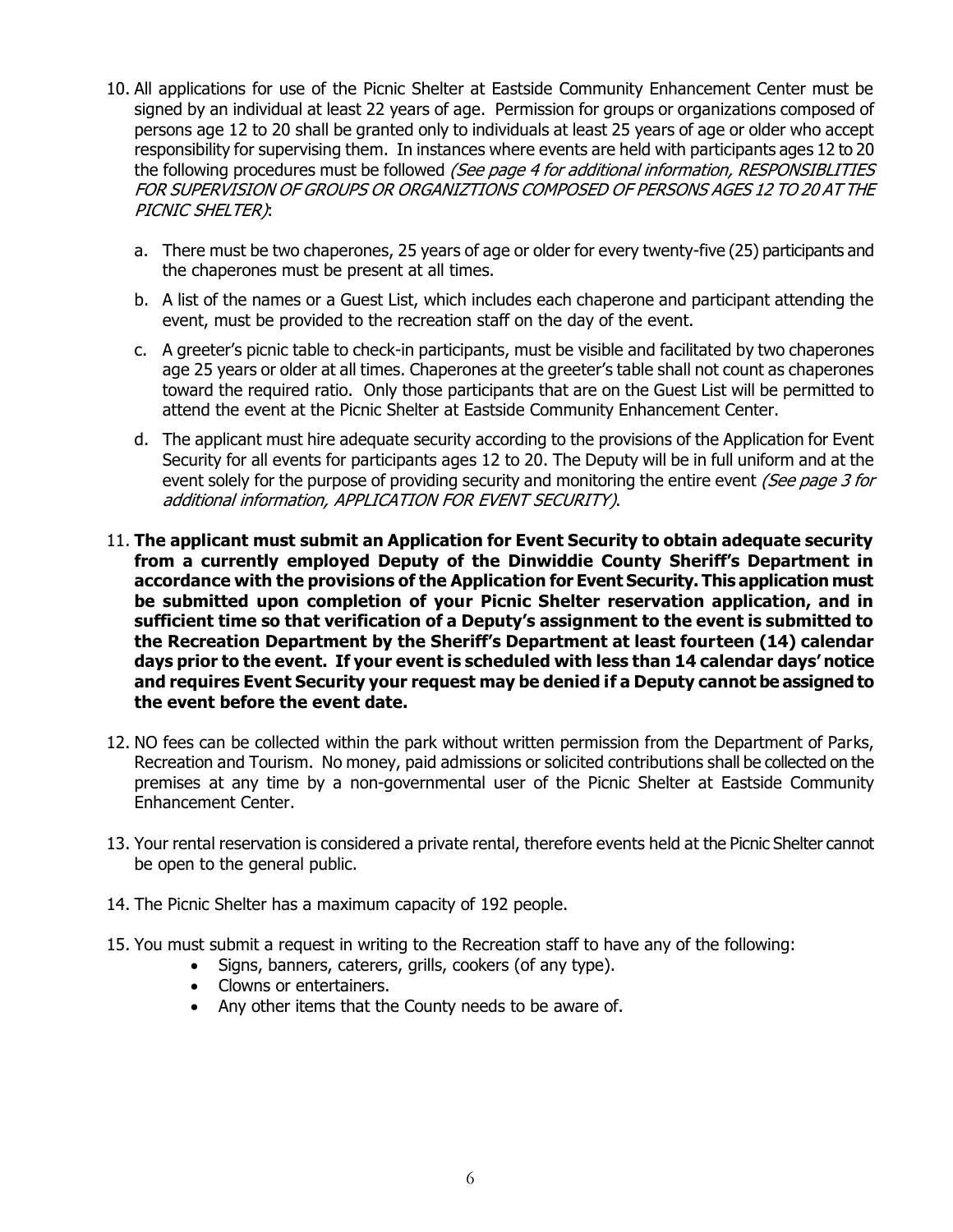- 16. Examples of items that are prohibited at the Picnic Shelter are but not limited to the following:
	- Moon Bounce Units or Inflatable Activity Units/Rides.
	- Crock pots, sterno warmers, cooking fuel or electric grills. ANY ELECTRICAL DEVICES NO POWER
	- The possession, consumption and/or distribution of controlled substances are strictly prohibited on the premises.
	- Stages or elevated platforms.
	- Fireworks.
	- Pets or Animals.
	- Skateboards, rollerblades, scooters and or bicycles.
- 17. NO GRILLS OR ANY OTHER TYPE OF FLAMMABLE UNIT ARE ALLOWED UNDER THE SHELTER OR ON ITS' CONCRETE PAD. PLEASE KEEP GRILLS OR FLAMMABLE UNITS ON THE GRASS.
- 18. All vehicles must remain on the parking lot.
- 19. Your reservation has guaranteed the use of the shelter for the time requested. Staying beyond your reserved time and inconveniencing either another renter or prohibiting the general public from using the shelter will result in future denial when requesting the use of this Picnic Shelter.
- 20. If you wish to use the athletic field(s) during your event, you need to make a reservation. Requests can be made at the time of reservation and must be made in writing to: Dinwiddie Parks, Recreation and Tourism Department - 7301B Boydton Plank Road, North Dinwiddie, Virginia, 23803 or by fax to: Recreation Staff Facilities, at (804) 732-9921. A rental fee is charged for field use, please contact our recreation staff for a list of field rental fees.
- 21. Large audio equipment such as loud speakers and/or equipment are prohibited at the Picnic Shelter. Small radios or boom boxes are the only audio equipment permissible at the Picnic Shelter.
- 22. Rental of the Picnic Shelter area includes only the shelter area, not the playground or any other area around the shelter unless you rent a field. The playground is available to the general public from sunrise to sunset. Please be aware that your reservation does not prohibit the public from using the playground equipment or unreserved athletic fields.
- 23. The applicant is responsible for picking up and disposing of all trash and debris. Please **DO NOT** dispose of your grill ashes in the trash receptacles.
- 24. Please respect our neighbors' privacy and property by keeping your guests on County property. Please do not let your guests go onto or drive their vehicles on our neighbors' property.
- 25. The County of Dinwiddie reserves the right, in its sole discretion, to cancel any use of the subject premises for any reason, and the sole recourse of the person reserving or using the facility shall be to a refund of the fees that they have paid. In the event that the cancellation is due to the violation of any County policies or is otherwise the fault of the person reserving or using the facility, the County shall not owe any refund. Please call the Dinwiddie County Department of Parks, Recreation & Tourism at 732-1100 if you have any questions or concerns about closings or cancellations.
- 26. **Refund Policy:** Refunds are only given in cases of inclement weather that hampers use of the Picnic Shelter on the actual date of the reservation. No Picnic Shelter reservation will be switched to another date or refunded due to rain until the actual reservation date has passed. All refund requests must be made in writing to:

Dinwiddie Parks, Recreation and Tourism, 7301B Boydton Plank Road, North Dinwiddie, Virginia 23803 or by fax to: Recreation Facilities Staff, at (804) 732-9921.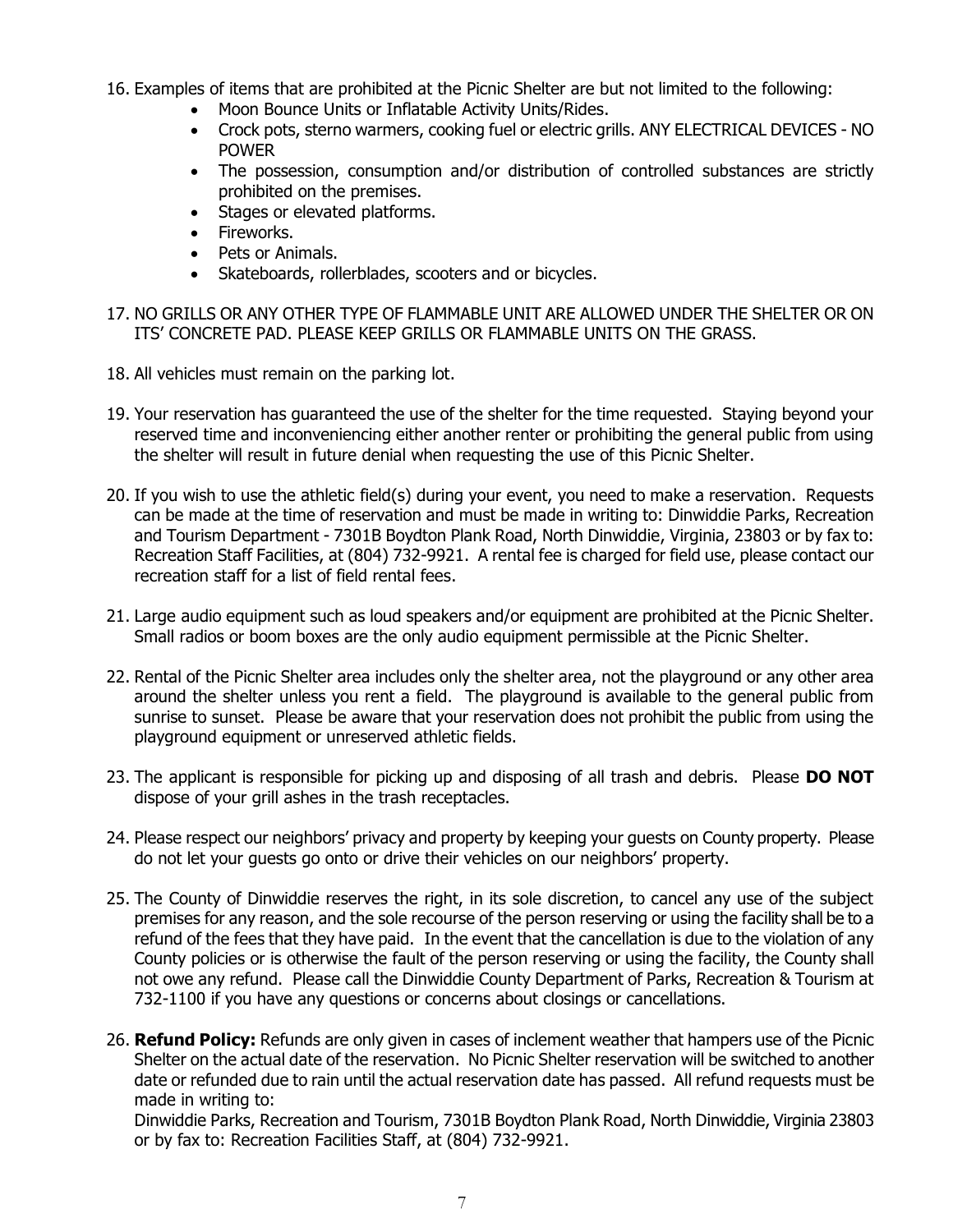- 27. Guests are required to wear shirts, shoes and proper attire when visiting the facility.
- 28. CONDUCT: In addition to complying with the other policies and procedures contained in the reservation packet and outlined in the policy governing use of the Picnic Shelter, the renter and guests, independent contractors and vendors must comply with all instructions and requests made by the recreation staff concerning conduct during the event. The Dinwiddie County Parks, Recreation and Tourism staff reserves the right to require the immediate removal from the premises any person who is causing a disturbance or engaging in any conduct that, in the sole discretion of the recreation staff, is threatening or dangerous to people or property. The County and recreation staff are not responsible for any damages or delays caused by the removal of such a person.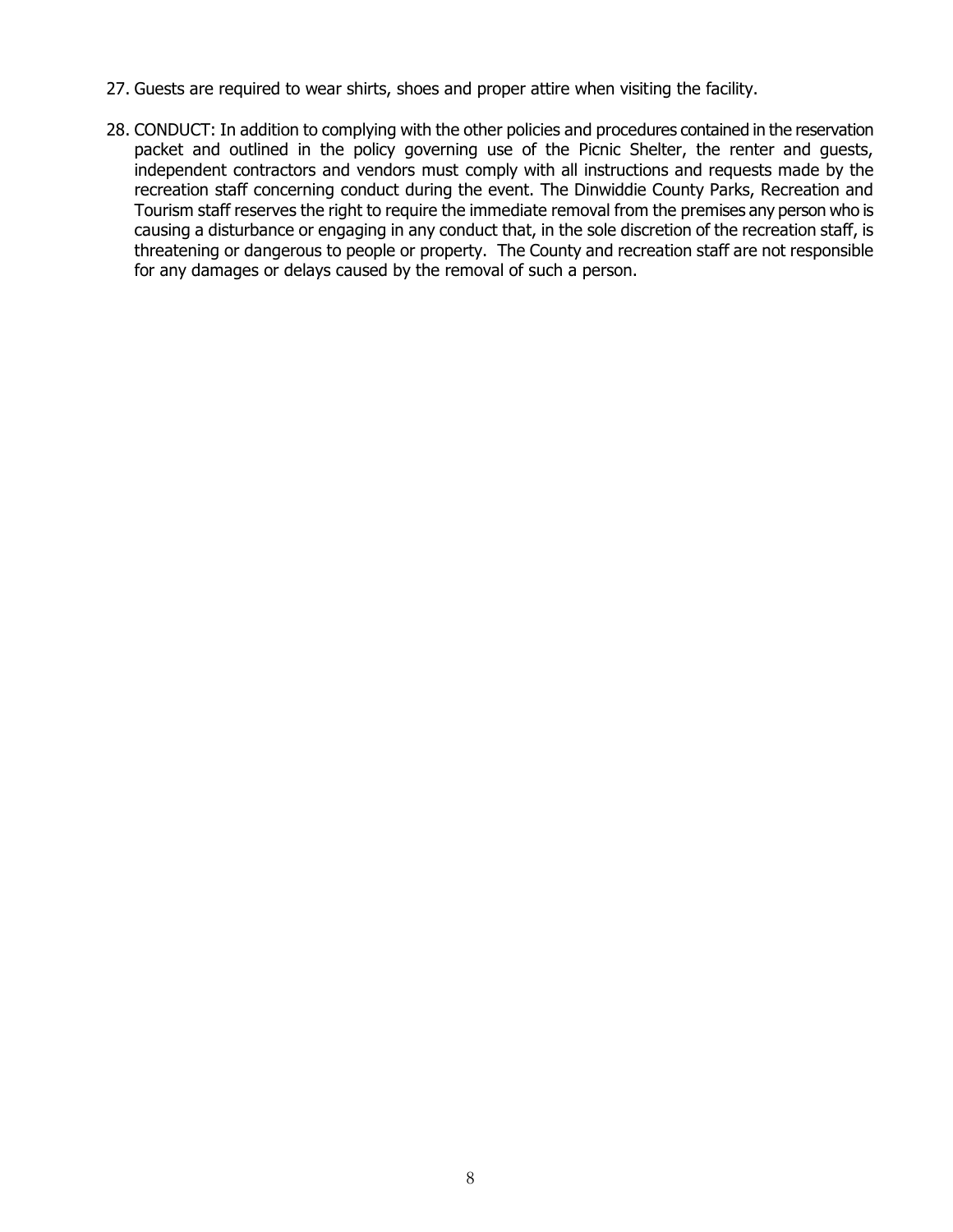



| <b>RENTAL PAYMENT</b>                                                                                                                                                                                                                                     |  |
|-----------------------------------------------------------------------------------------------------------------------------------------------------------------------------------------------------------------------------------------------------------|--|
|                                                                                                                                                                                                                                                           |  |
|                                                                                                                                                                                                                                                           |  |
|                                                                                                                                                                                                                                                           |  |
| <b>SECURITY PAYMENT</b><br>DATE PAID: the contract of the contract of the contract of the contract of the contract of the contract of the contract of the contract of the contract of the contract of the contract of the contract of the contract of the |  |
|                                                                                                                                                                                                                                                           |  |
|                                                                                                                                                                                                                                                           |  |
|                                                                                                                                                                                                                                                           |  |
| <u>DINWIDDE COUNTY SHERIFF'S DEPUTY VERIFICATION:</u> DATE SUBMITTED: NATE SUBMITTED:                                                                                                                                                                     |  |
| NAME OF OFFICER: NAME OF OUR SERVICE OF STREET AND RELEASED FOR STREET AND RELEASED FOR STREET AND RELEASED FOR STREET AND RELEASED FOR STREET AND RELEASED FOR STREET AND RELEASED FOR STREET AND RELEASED FOR STREET AND REL                            |  |
| <b>REFUNDS</b><br>DATE PAID: Note and the second contract of the second contract of the second contract of the second contract of the second contract of the second contract of the second contract of the second contract of the second contrac          |  |
| AMOUNT: A POINT AND A REPORT OF THE CONTRACT OF THE CONTRACT OF THE CONTRACT OF THE CONTRACT OF THE CONTRACT OF THE CONTRACT OF THE CONTRACT OF THE CONTRACT OF THE CONTRACT OF THE CONTRACT OF THE CONTRACT OF THE CONTRACT O                            |  |
|                                                                                                                                                                                                                                                           |  |
| <b>CANCELLATION INFORMATION:</b> The contract of the contract of the contract of the contract of the contract of the contract of the contract of the contract of the contract of the contract of the contract of the contract of th                       |  |
|                                                                                                                                                                                                                                                           |  |
|                                                                                                                                                                                                                                                           |  |